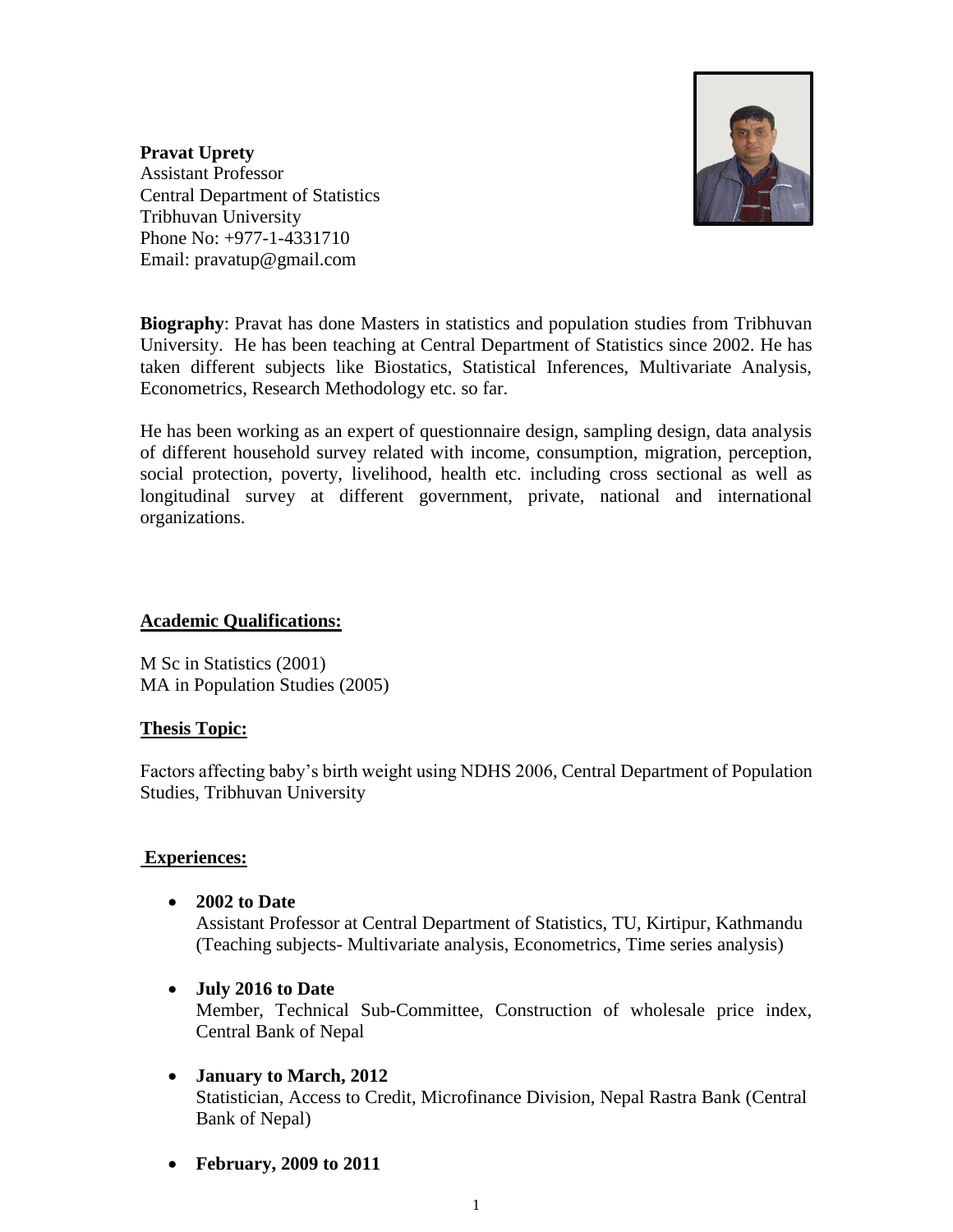Member, Consumer Price Index Construction Sub-committee, Nepal Rastra Bank (Central Bank of Nepal)

### **November 2008 to April 2009**

Data management, Analyst and Research Assistant, Swiss National Centre of Competence in Research (NCCR), Jawalakhel

#### **11 June-30 June, 2009**

Making data entry sheet, Management and training to the DEAN staffs about entering and analysis of data through the SPSS, International Foundation for Electoral System, Inc. (IFES), Nepal

#### **February 2009 to May 2009**

Team coordinator, E-governance Practices in Singha Durbar Premises, National Information and Technology Center, Kathmandu

Responsibility: Presentation of univariate and multivariate data in graphical and tabular forms, Comparison by different domains, Analysis and Hypothesis Testing

### **September-October, 2008**

Data analyst, Sahakarya Project, CECI, Baluwatar

Responsibility: Presentation of univariate and multivariate data in graphical and tabular forms, Comparison by different domains and Analysis

### **September, 2006 to 2007**

Data Analyst, Nepal Household Budget Survey, Nepal Rastra Bank.

Responsibility: Presentation of univariate and multivariate data in graphical and tabular forms, Construction of quintile groups, Comparison by different domains, Regression analysis etc.

### **September, 2006 to 2008**

Member, Technical Committee, Nepal Household Budget Survey, Nepal Rastra Bank (Central Bank of Nepal).

### **As a trainee**

- SPSS and IRT modeling, April 2011, organized by NASA, Ministry of Education.
- Econometrics Training using STATA, February-March, 2009, Organized by CEDEP
- Regional Training for CGE Modelling, July 2008, Organized by SAWTEE and SANEM
- Child Info, EP Info, SPSS, 2002, conducted by Central Department of Statistics, Tribhuvan University, Kathmandu.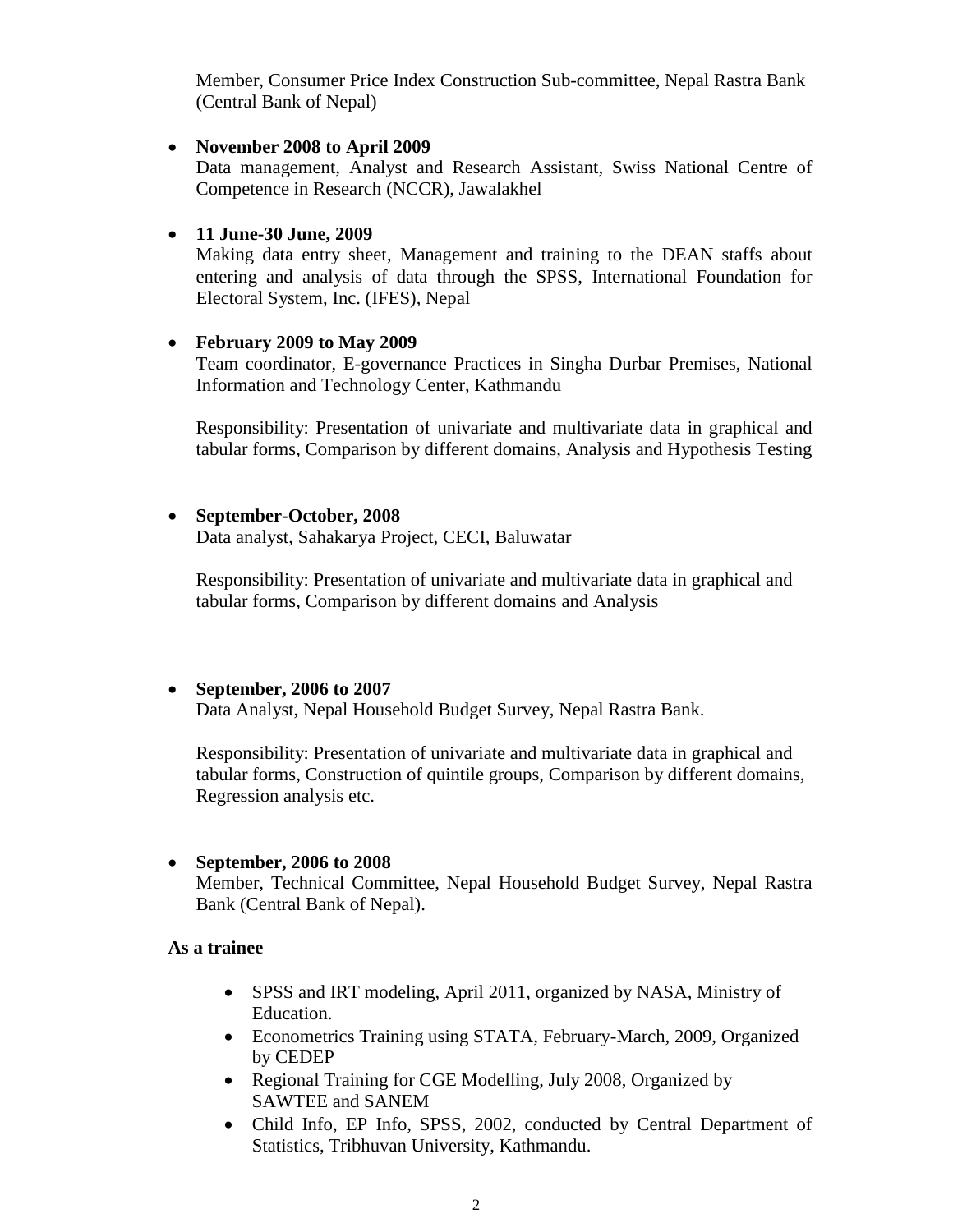Research Training with SPSS, 2001, conducted by Central Department of Statistics, Tribhuvan University, Kathmandu.

## **As a Resource Person**

- Research Training to the district officer of department of liovestock, Training Division, Harihar Bhawan, 2016.
- Research Training to the Officer of department of agriculture, Training Division, Harihar Bhawan, 2016.
- Research Training to the district officer of department of liovestock, Training Division, Harihar Bhawan, 2015.
- Research Training to the Officer of department of agriculture, Training Division, Harihar Bhawan, 2015.
- Research Training to the Layers of Supreme Court, Organized by Judicial Academy of Nepal, Harihar Bhawan, Pulchowk, 2012
- SPSS Training to the staffs of International Foundation for Electoral Systems, Inc. (IFES), 2011
- SPSS Training (Making data entry sheet, coding, editing, and analysis) for M Phil students and Researcher, 2008, Organized by UGC
- SPSS Training for Ph D students (Making data entry sheet, coding, editing, and analysis), 2008, Organized by UGC
- Research training for Faculty Development (Making data entry sheet, coding, editing, and analysis using SPSS), July 2008, Organized by Central Department of Statistics and UGC
- Research Training for Officer Level (Making data entry sheet, coding, editing, and analysis using SPSS), November, 2006, Organized by NRB
- SPSS training for the Staffs (Making data entry sheet, coding, editing, and analysis using SPSS), Organized by Sahakarya Project, CECI

# **Contributions**

|           | 2007 to Present Member, Nepal Statistical Association                                                    |
|-----------|----------------------------------------------------------------------------------------------------------|
|           | 2010 to Present Member, Operation Society of Nepal (ORSN)                                                |
| 2000-2001 | President of Statistical Student's Association of Nepal (SSAN), Central<br>Department of Statistics, TU. |